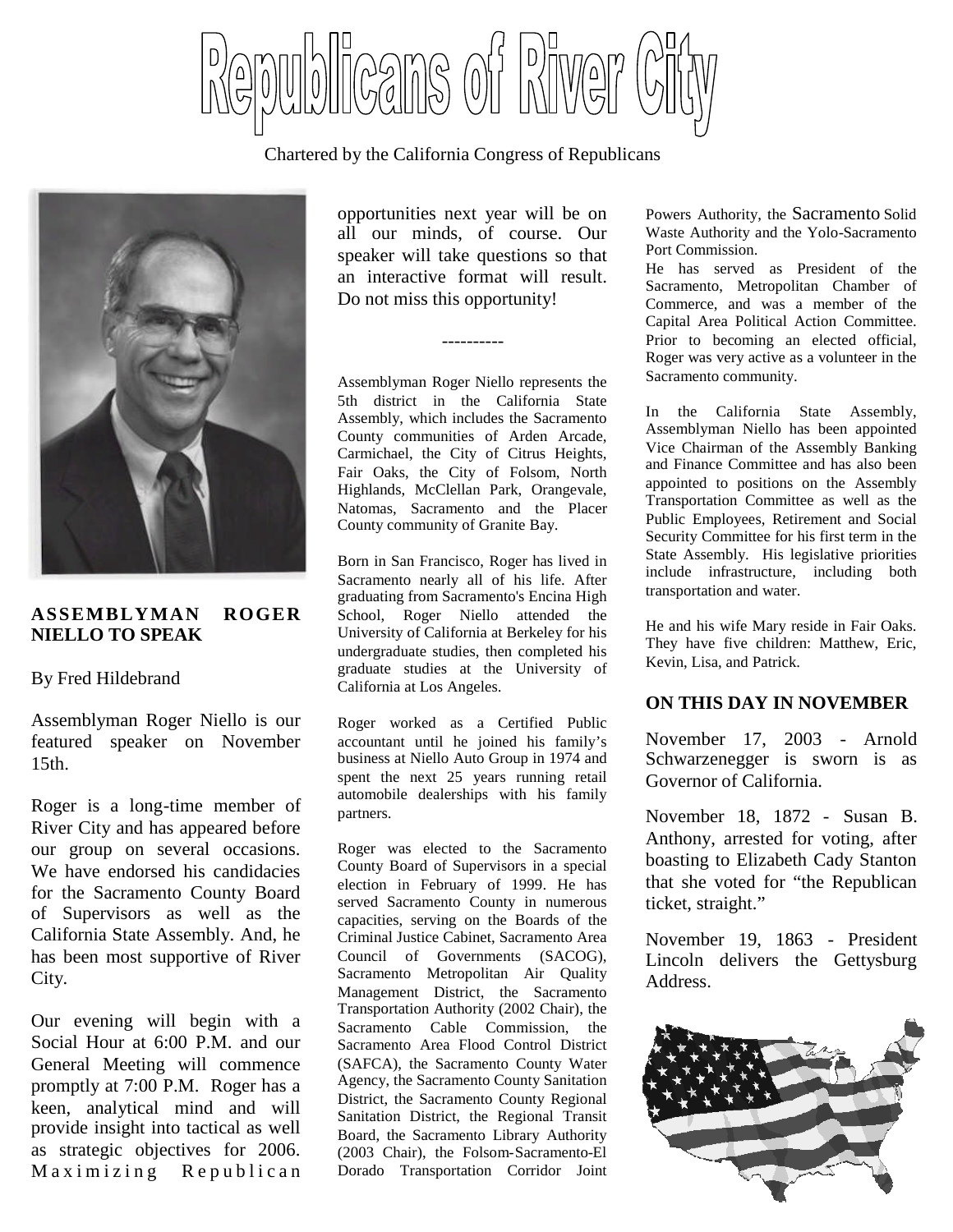# **The President's Corner Page 2**



Not one of the Governor Reform measure passed this week and we were unable in Sacramento County to delivery even one with over 50% of the vote. It's not for a like of trying on the part of governor and his team in Sacramento.

Sacramento County Republican Party had a good plan and members of County Central Committee and Republicans of River City did everything within our power to help the governor gain passage of Prop. 74, 75, 76 and 77.

We did gain a valuable committed from the Governor that he will run for reelection next year. So our number one goal for next year is to see that he is reelected. Our second goal is to help elect other republicans to statewide office to the legislature, local school boards and city councils. There by helping the governor to achieve his goals to rebuild California school system, transportation, water and energy.

We will need more volunteers next year and the time and talent of older

Republican represents the richest potential of reaching our aim. In a recent poll Californians, including aging Baby Boomers, rank volunteering second only to travel as a planned retirement activity. They said by a 74.2 margin that would do more volunteer work if (they) knew the volunteer opportunity was meaningful or made a difference in peoples' lives.

One of our tasks in the next few months is to make sure they know that by volunteer they can made a difference for a better community.

So I'm asking all of members young and old alike to reach out to their friends and family members and let them know that by joining Republicans of River City they will reap the rewards of having improved their health, increase their life span and their satisfaction with life will increased their happiness.

## **HAVE A LAUGH OR TWO**

On Getting Old

A woman felt like her body had gotten totally out of shape, so she got her doctor's permission to join a fitness club and start exercising. She decided to take an aerobics class for seniors. She bent, twisted, gyrated, jumped up and down, and perspired for an hour. But, by the time she got her leotards on, the class was over.

Reporters interviewing a 104-yearold woman: "And what do you think is the best thing about being 104?" the reporter asked. She simply replied, "No peer pressure."

I'm getting into swing dancing. Not on purpose. Some parts of my body are just prone to swinging.

Remember: You don't stop laughing because you grow old; you grow old because you stop

#### **RESULTS OF THE SPECIAL ELECTION IN SACRAMENTO AND IN CALIFORNIA Proposition**

| г оромнон<br>Number | <b>Issue</b>               | Yes       | $\frac{6}{9}$ | N <sub>0</sub> | $\frac{6}{9}$ |
|---------------------|----------------------------|-----------|---------------|----------------|---------------|
| 73                  | Parental Notifi-<br>cation | 127,637   | 48.4          | 135,977        | 51.6          |
|                     | Statewide                  | 3,135,895 | 47.4          | 3,475,891      | 52.6          |
| 74                  | Teacher Tenure             | 123,481   | 46.3          | 143,089        | 51.6          |
|                     | Stateside                  | 2,993,418 | 44.9          | 3,672,772      | 55.1          |
|                     | Public Union               |           |               |                |               |
| 75                  | Dues                       | 128,987   | 48.3          | 137,644        | 51.7          |
|                     | Stateside                  | 3,099,291 | 46.5          | 3,560,434      | 53.5          |
|                     | Spending/                  |           |               |                |               |
| 76                  | Funding                    | 107,758   | 40.2          | 159,707        | 59.8          |
|                     | Stateside                  | 2,527,129 | 37.9          | 4,126,780      | 62.1          |
| 77                  | Redistricting              | 118,387   | 44.4          | 147,940        | 55.6          |
|                     | Stateside                  | 2.679.074 | 40.5          | 3.931.078      | 59.5          |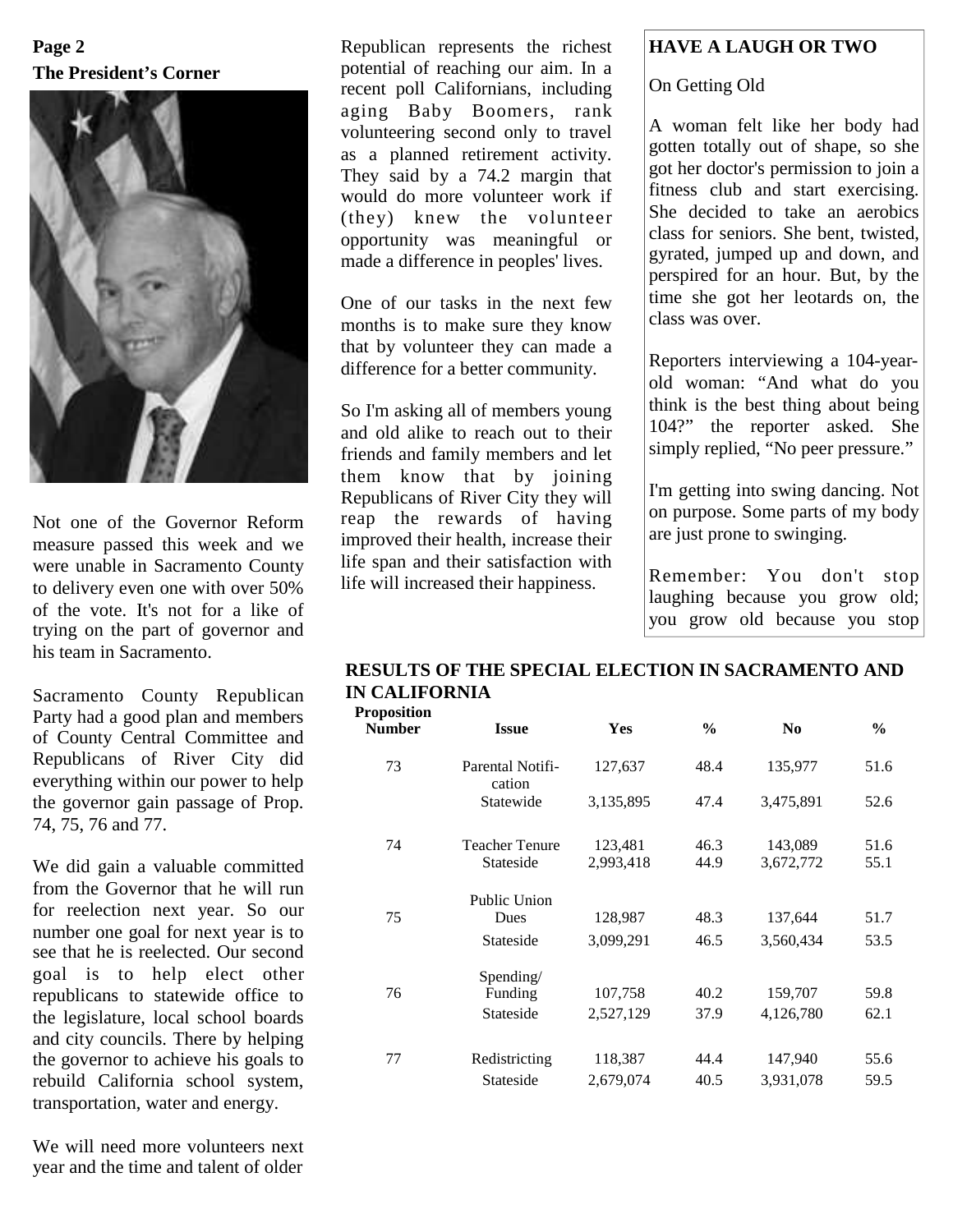

Arnold Schwarzenegger

## **AN IMPORTANT MESSAGE F R O M G O V E R N O R SCHWARZENEGGER**

I want to thank the people of California.

Whether you voted for our reforms or against them, I thank you for your conscientious consideration. We have fought the good fight.

We did not lose anything we already had; we simply did not gain anything new except a lesson or two. The lesson of this campaign is that the people want us to reform government by fighting less and working together more.

The voters have said, Arnold, go back to Sacramento and solve the problems by working with the legislature. I hear you. So, that is what I intend to do. I will carry out the will of the people. Because the people of California have always been my partners. They are the reason I am here. And when they speak, I listen.

The campaign is now behind us. The Democratic and Republican leadership and I will meet together Thursday to find a common ground.

We are going to talk about reforms and how to move the state forward. I ask them to bring to the meeting new ideas for making California

better. As I always say the bigger, the more radical the idea the better I like it.

After the meeting I will leave for China on a trade mission. China is the largest growing market in the world, and I want to increase California's business with China, because it will mean jobs for our people and revenues for our state.

And when I return from Asia, we will get down to business. We have so much to do in rebuilding our infrastructure. We need more roads, more schools, more hospitals, more teachers, more police, more energy and more water.

And I recognize we also need more bipartisan cooperation to make it all happen. Californians believe the state is on the wrong track. They want reform. They want change. But it is clear they are tired of the fighting and the ads.

I feel the same today as that night two years ago when I was elected. With all my heart, I want to do the right thing for the people of California. I feel so honored and privileged to be your governor. I feel so honored and privileged to serve you. I will continue to work as hard as I can to make you proud of me.

Thank you for your warm support.

Sincerely,

Arnold Schwarzenegger





## **SPECIAL ELECTION RECAP**

by Dave Cox

As I am sure you know by now, all of the Governor's propositions lost in this week's special statewide election. In fact, all eight proposals failed. Instead of viewing this result as a waste of time, I choose to view it as another exercise in democracy in California.

The bottom line on this election is that it is over, and we need to move on. I stand ready to work with the Governor and my legislative colleagues on the fundamental issues of our state. These include balancing the budget without tax increases, maintaining a climate within our state to encourage entrepreneurs and job creators to stay and expand, improving the transportation system so that we reduce congestion, providing adequate financing to our school districts so that we can continue to see improvement in test scores, and flood control.